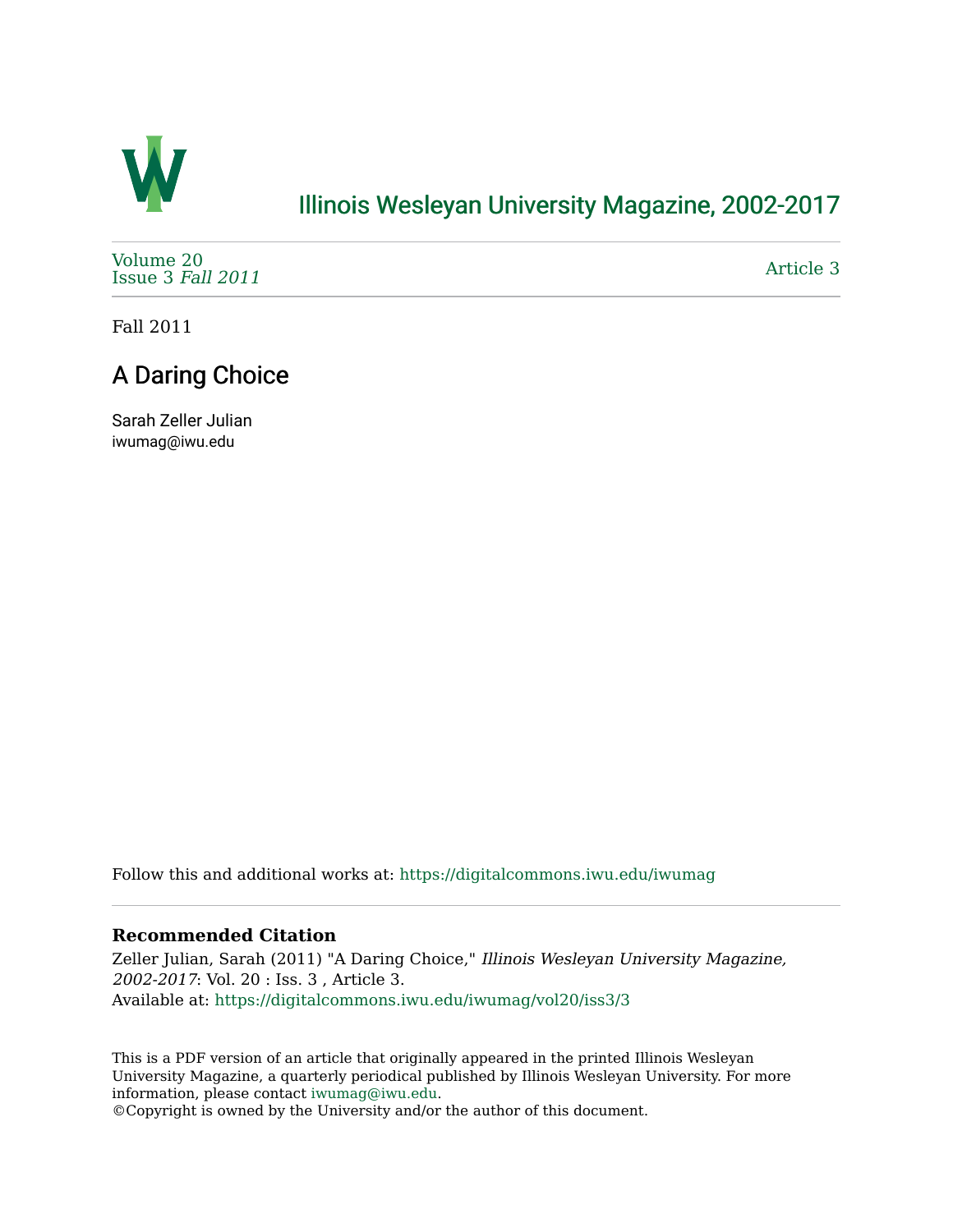# A Daring Choice

Selected as one of America's top young black activists, Charlene Carruthers '07 follows her passion for change.

#### **Story by SARAH (ZELLER) JULIAN '07**



**Carruthers at Brooklyn's Borough Hall. In New York City, she works at the Women's Media Center while maintaining her own blog and Twitter pages. (Photo by Todd France)**

During her first year at Illinois Wesleyan, Charlene Carruthers '07 thought she wanted to be a doctor. Instead, her college and postgraduation life has led her through a whirlwind of opportunities to inform and help others — not through medicine, but through social and political activism.

Now a special initiatives manager at the Women's Media Center in New York City, Carruthers previously made her mark with nonprofit groups such as the National Coalition on Black Civic Participation, the Lawyers' Committee for Civil Rights under Law and the Center for Community Change. Last year, she traveled to Haiti to help raise awareness of the plight of millions left homeless from a devastating earthquake.

In February, she was recognized by the national organization Campus Progress as one of America's 10 Most Daring Young Black Activists. "I was pleasantly surprised and very humbled, especially to be named alongside some really amazing young people who are on that list," she says. "It was definitely an honor."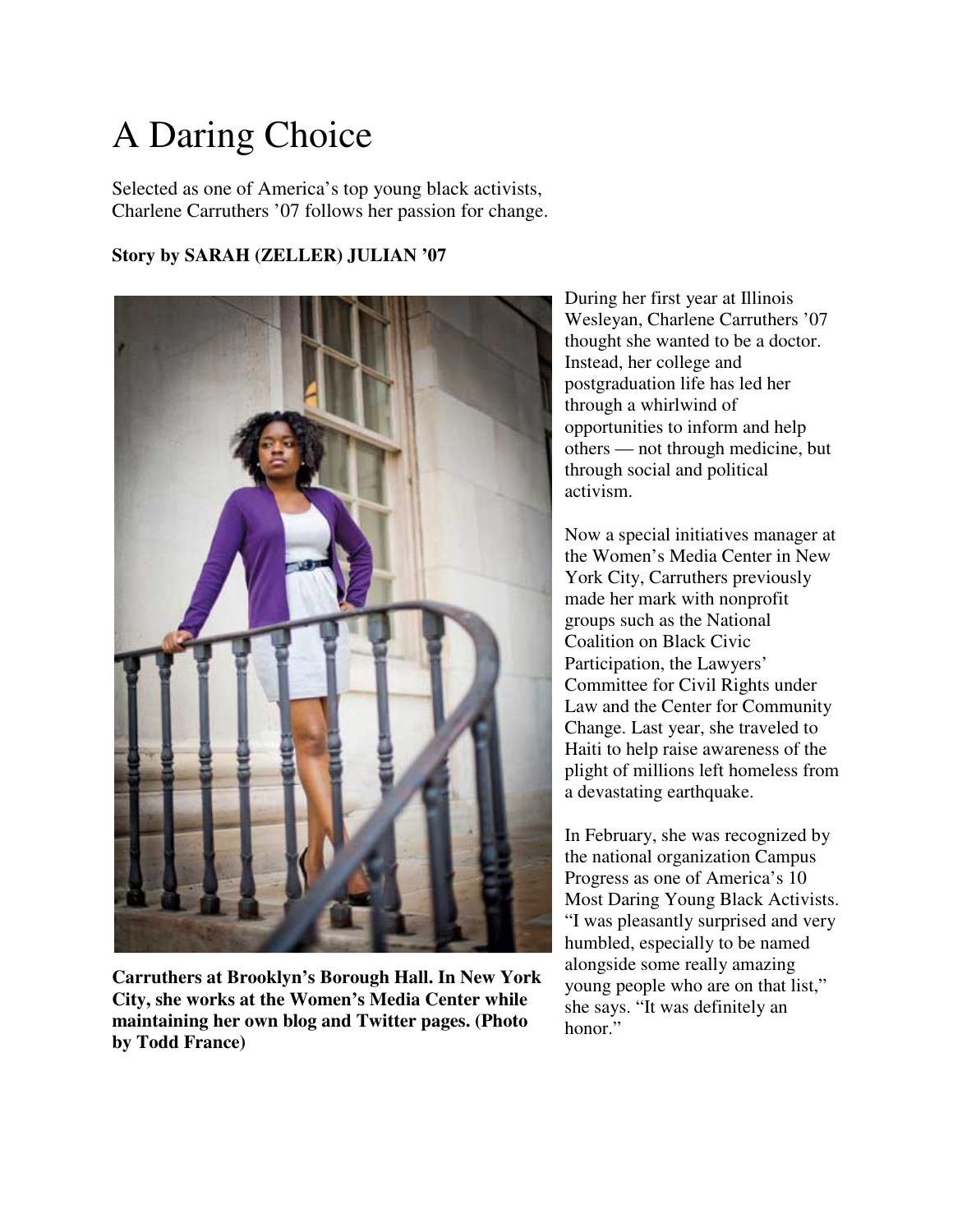Carruthers traces her activism to her first year at IWU, when she traveled to South Africa as part of a May Term course taught by William Munro, professor of political science and director of International Studies.

"It was my first time out of the country," she says. "I was 18 years old and it was an amazing, amazing experience. It was also my first time studying politics." Carruthers was shocked and fascinated to learn the details of South Africa's history of racial segregation through its colonial and apartheid eras. "For me, being a person of African descent, coming from Chicago, which is a very racially and economically segregated city, and going to a country where racial segregation was normal for centuries ... for me, it just blew up my little mind. It changed how I thought about the world."

Born and raised on Chicago's south side, Carruthers' neighborhood was populated mostly by Latin American immigrants. "My parents used it as an opportunity to teach us about acceptance of other people and respecting other people regardless of what they look like or what language the speak," she says. "I was also raised on welfare as a kid … and some of my most vivid memories growing up are of going to the public-aid office." Carruthers says the disrespect her family faced there has stayed with her. "It has to do a lot with institutional racism and classism; it has to do with how people exercise their power. That experience has shaped how I view the world."

At Illinois Wesleyan, Carruthers majored in international studies and history. The decision to enroll at IWU came after she attended a multicultural student weekend. "The people at Wesleyan were just so open and so friendly," she recalls. As a student, she co-chaired the Intercultural Leadership Alliance, established in 2005 to promote cultural diversity. She was also active in the Black Student Union, Student Senate's Executive Board and several other organizations.

Professor of History W. Michael Weis met Carruthers during her first semester. "Even then one could see a woman who was confident, charismatic, ambitious and determined to make a difference," he says.

In her final year, Carruthers took an International Studies senior seminar with Weis. "By that time she was already a campus legend and already a committed activist," he says. "I could tell that she was going to have a big impact on the world. Charlene has the ability to see the big picture, but the awareness to understand that lives are changed one at a time. … It is people like her who make this world a better place and IWU a great institution."

Carruthers went on to earn a master's degree in social work from Washington University in St. Louis. While there, she traveled to China to study and compare the country's mental health services with the American system. Upon her return, she became more involved in activism and politics, campaigning against anti-affirmative action state legislation and volunteering for local political races. After graduating, she moved to Washington, D.C., and eventually took an organizing apprenticeship that returned her to her Chicago roots.

"What I learned is how to understand power, how to build power and how to work with people to make changes in communities," she says. She was surprised to find out that controversial activist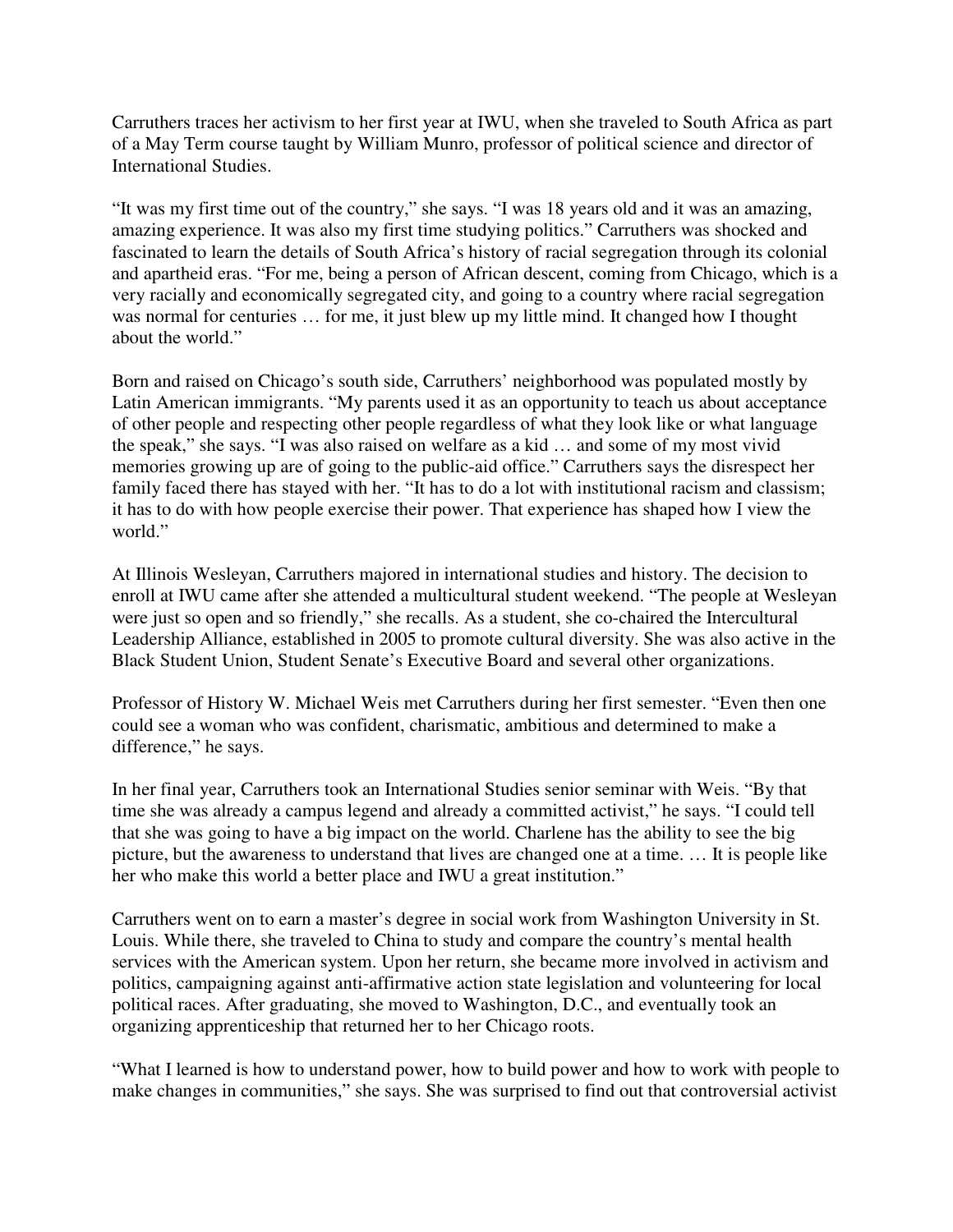Saul Alinsky, considered the founder of modern community organizing, first began his work in the Back of the Yards neighborhood — the same Chicago neighborhood where Carruthers grew up.

Her focus shifted to Haiti when she first heard about the earthquake that devastated the island nation in January 2010. "I know quite a few Haitians," she says. "I am not Haitian, but it touched me. I just had a really strong reaction to it; I remember at the time feeling quite powerless. It was always in the back of my mind. I wanted to do more."

That chance came several months later, after she raised money to travel to Haiti. "I saw things there that I had never seen in my life," she says. "But I also saw some remarkable work; some amazing resiliency and creativity to do a lot with few resources." She wants to go back someday. "To me, I feel a very strong connection to the African diaspora, no matter where we are," she says. "That's the work that I'm going to always do with my life."

On her blog at thefreedompages.wordpress.com, Carruthers writes about issues she is working with and communities she's invested in. Topics range from current protests and women's health to black history and leadership. Her posts often include direct queries to readers such as: "My question to you is: What MOVES you?"

"I just write with the hope that people get a little bit uncomfortable," she says, "and they start to think about it, and eventually go out and do something about it.

"That's the point of my writing — to agitate, inform and hopefully get them to go out and do something."

Carruthers is also active on Twitter, a social networking site, at NVrComfortable. "It's a great way to amplify the work you do on the ground," she says of Twitter. "It provides transparency and speed that no other medium can match. I definitely leverage it in my organizing and my personal work." Her Tweets aren't all serious, though— Carruthers shares humor-laced thoughts on food, pop culture and style.

Social media is a big part of her work for media advocacy efforts at the Women's Media Center. Founded in 2005 by Gloria Steinem, Jane Fonda and others, the nonprofit center works to ensure that women's stories are told and their voices



**Carruthers, right, met with Congresswoman Barbara Lee at a Congressional Black Caucus Foundation event on Capitol Hill in Washington, D.C.**